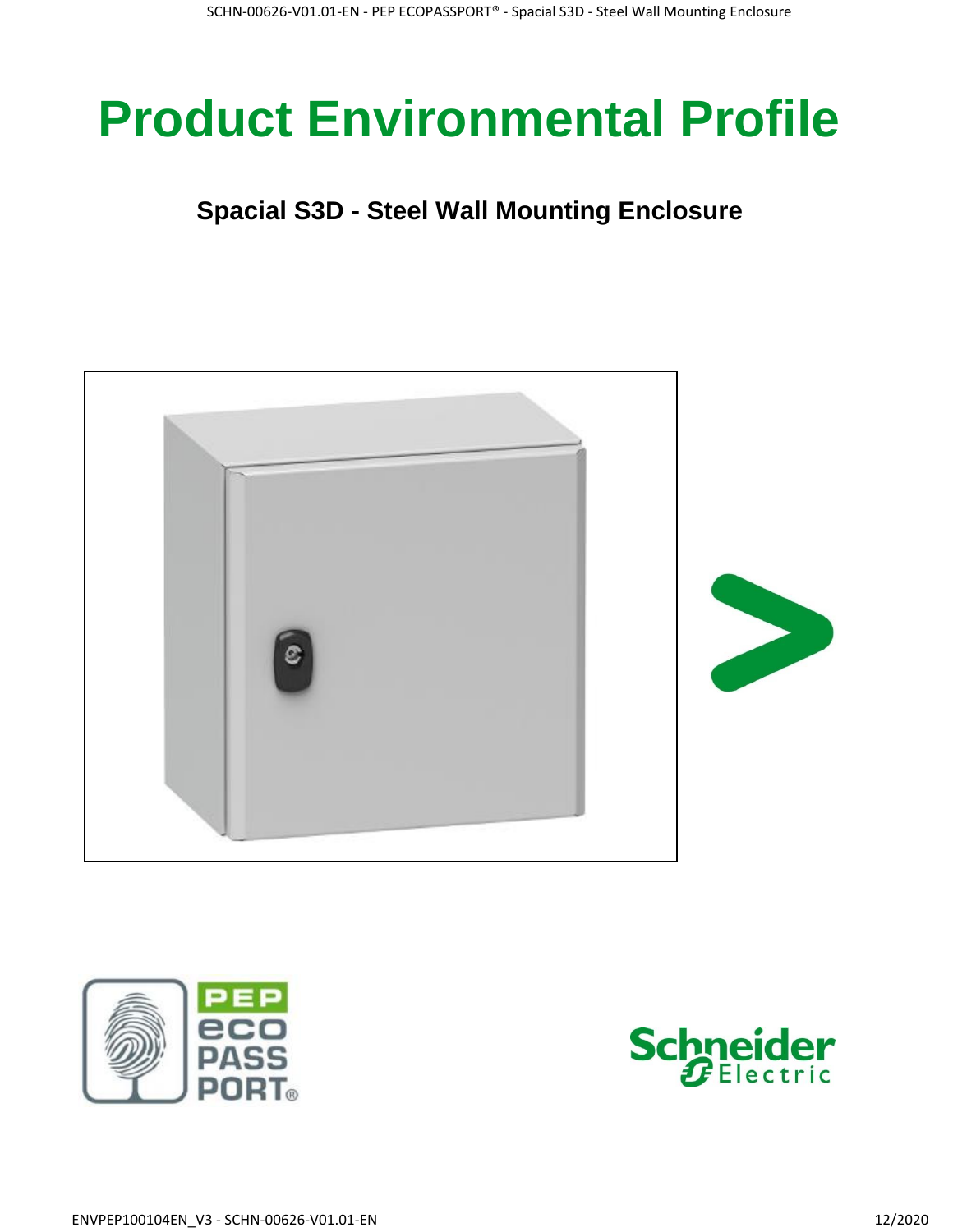#### **General information**

| <b>Representative product</b>     | Spacial S3D - Steel Wall Mounting Enclosure - NSYS3D4420P                                                                                                                                                                                                                                                   |
|-----------------------------------|-------------------------------------------------------------------------------------------------------------------------------------------------------------------------------------------------------------------------------------------------------------------------------------------------------------|
| <b>Description of the product</b> | The main purpose of the Spacial S3D - Steel Wall Mounting Enclosure is to integrate and enable<br>the fastening and electrical device (supply, transformers, connections)                                                                                                                                   |
| <b>Functional unit</b>            | Protect persons during 20 years against direct contact with live parts and allow grouping<br>monitoring, control and protection devices in a single enclosure with dimensions H400mm x<br>W400mm x D200mm, while protecting against mechanical impacts and the penetration of solid<br>objects and liquids. |

## **Constituent materials**



| <b>Plastics</b> | 0.45%  |
|-----------------|--------|
| Metals          | 81.00% |
| Others          | 18.55% |

#### **Substance assessment**

Products of this range are designed in conformity with the requirements of the RoHS directive (European Directive 2011/65/EU of 8 June 2011) and do not contain, or only contain in the authorised proportions, lead, mercury, cadmium, hexavalent chromium or flame retardants (polybrominated biphenyls - PBB, polybrominated diphenyl ethers - PBDE) as mentioned in the Directive

Details of ROHS and REACH substances information are available on the Schneider-Electric Green Premium website [http://www2.schneide](http://www2.schneider-electric.com/sites/corporate/en/products-services/green-premium/green-premium.page)r-electric.com/sites/corporate/en/products-services/green-premium/green-premium.page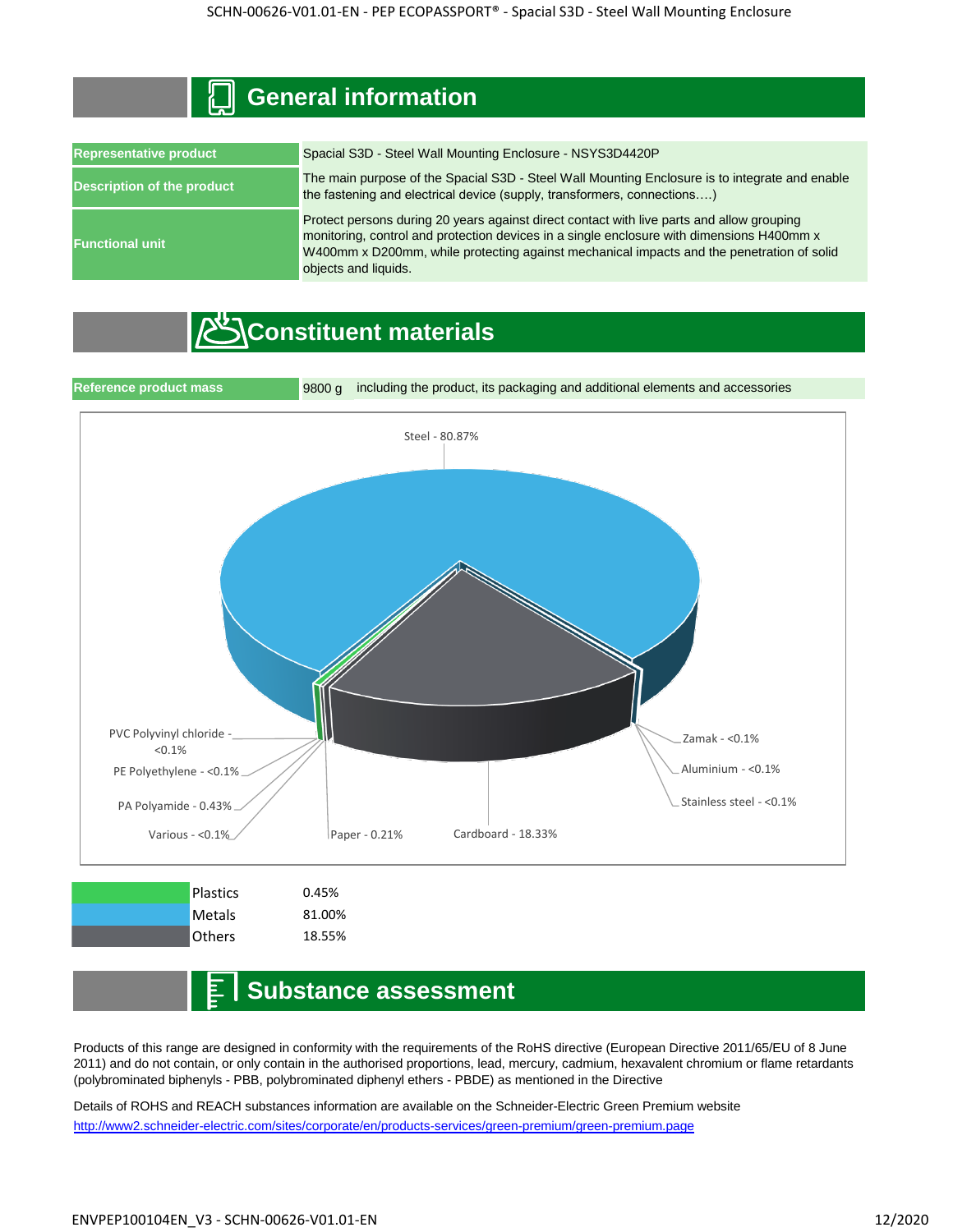## **Additional environmental information**

| The Spacial S3D - Steel Wall Mounting Enclosure presents the following relevent environmental aspects |                                                                                                                                                                                                                                        |                                                                                                                                                                                       |  |  |  |  |
|-------------------------------------------------------------------------------------------------------|----------------------------------------------------------------------------------------------------------------------------------------------------------------------------------------------------------------------------------------|---------------------------------------------------------------------------------------------------------------------------------------------------------------------------------------|--|--|--|--|
| <b>Manufacturing</b>                                                                                  |                                                                                                                                                                                                                                        | Manufactured at a Schneider Electric production site ISO14001 certified                                                                                                               |  |  |  |  |
|                                                                                                       | Weight and volume of the packaging optimized, based on the European Union's packaging directive                                                                                                                                        |                                                                                                                                                                                       |  |  |  |  |
| <b>Distribution</b>                                                                                   | Packaging weight is 1803.3 g, consisting of Cardboard (98.86%) and Paper (1.14%)                                                                                                                                                       |                                                                                                                                                                                       |  |  |  |  |
|                                                                                                       | Product distribution optimised by setting up local distribution centres                                                                                                                                                                |                                                                                                                                                                                       |  |  |  |  |
| <b>Installation</b>                                                                                   | The product does not require special installation procedure and requires little to no energy to install. The disposal of<br>the packaging materials are accounted for during the installation phase (including transport to disposal). |                                                                                                                                                                                       |  |  |  |  |
| <b>Use</b>                                                                                            | The product does not require special maintenance operations.                                                                                                                                                                           |                                                                                                                                                                                       |  |  |  |  |
|                                                                                                       | End of life optimized to decrease the amount of waste and allow recovery of the product components and materials                                                                                                                       |                                                                                                                                                                                       |  |  |  |  |
| <b>End of life</b>                                                                                    | No special end-of-life treatment required. According to countries' practices this product can enter the usual end-of-life<br>treatment process.                                                                                        |                                                                                                                                                                                       |  |  |  |  |
|                                                                                                       | Recyclability potential:<br>94%                                                                                                                                                                                                        | Based on "ECO'DEEE recyclability and recoverability calculation method"<br>(version V1, 20 Sep. 2008 presented to the French Agency for Environment<br>and Energy Management: ADEME). |  |  |  |  |

# **Environmental impacts**

| Reference life time                        | 20 years                                                                                                                                                                                                                                                                  |                     |                |                    |  |
|--------------------------------------------|---------------------------------------------------------------------------------------------------------------------------------------------------------------------------------------------------------------------------------------------------------------------------|---------------------|----------------|--------------------|--|
| <b>Product category</b>                    | Unequipped enclosures and cabinets                                                                                                                                                                                                                                        |                     |                |                    |  |
| <b>Installation elements</b>               | No special installation components need during installation phase, but transport of packaging to disposal, and<br>disposal of packaging accounted for during installation.                                                                                                |                     |                |                    |  |
| Use scenario                               | Non applicable for unequipped enclosures and cabinets                                                                                                                                                                                                                     |                     |                |                    |  |
| Geographical<br>representativeness         | Europe                                                                                                                                                                                                                                                                    |                     |                |                    |  |
| <b>Technological</b><br>representativeness | The Modules of Technologies such as material production, manufacturing process and transport technology<br>used in this PEP analysis (LCA-EIME in this case) are Similar and representative of the actual type of<br>technologies used to make the product in production. |                     |                |                    |  |
|                                            | <b>Manufacturing</b>                                                                                                                                                                                                                                                      | <b>Installation</b> | <b>Use</b>     | <b>End of life</b> |  |
| <b>Energy model used</b>                   | Energy model used: France                                                                                                                                                                                                                                                 | Not Applicable      | Not Applicable | Not Applicable     |  |

| <b>Compulsory indicators</b>                     | Spacial S3D - Steel Wall Mounting Enclosure - NSYS3D4420P |              |               |                     |                     |            |              |
|--------------------------------------------------|-----------------------------------------------------------|--------------|---------------|---------------------|---------------------|------------|--------------|
| <b>Impact indicators</b>                         | <b>Unit</b>                                               | <b>Total</b> | Manufacturing | <b>Distribution</b> | <b>Installation</b> | <b>Use</b> | End of Life  |
| Contribution to mineral resources depletion      | kg Sb eg                                                  | 9.25E-05     | $9.24E-05$    | 5.06E-08            | $0^*$               | $0^*$      | 2.35E-08     |
| Contribution to the soil and water acidification | kg SO <sub>2</sub> eg                                     | 1.39E-01     | 1.31E-01      | 5.77E-03            | 4.07E-04            | $0^*$      | 2.27E-03     |
| Contribution to water eutrophication             | kg $PO43$ eq                                              | 1.64E-02     | 1.45E-02      | 1.33E-03            | 9.88E-05            | $0^*$      | 5.36E-04     |
| Contribution to global warming                   | $kg CO2$ eq                                               | $3.20E + 01$ | 2.99E+01      | $1.26E + 00$        | 9.76E-02            | $0^*$      | 7.44E-01     |
| Contribution to ozone layer depletion            | kg CFC11<br>eq                                            | 3.43E-07     | 2.94E-07      | 2.56E-09            | 2.09E-10            | $0^*$      | 4.71E-08     |
| Contribution to photochemical oxidation          | $kg C2H4$ eq                                              | 1.46E-02     | 1.39E-02      | 4.12E-04            | 3.04E-05            | $0^*$      | 2.46E-04     |
| <b>Resources use</b>                             | <b>Unit</b>                                               | <b>Total</b> | Manufacturing | <b>Distribution</b> | <b>Installation</b> | <b>Use</b> | End of Life  |
| Net use of freshwater                            | m <sub>3</sub>                                            | 2.34E-01     | 2.33E-01      | 1.13E-04            | $0^*$               | $0^*$      | 9.03E-04     |
| <b>Total Primary Energy</b>                      | <b>MJ</b>                                                 | $5.61E + 02$ | $5.31E + 02$  | 1.79E+01            | $1.27E + 00$        | $0^*$      | $1.15E + 01$ |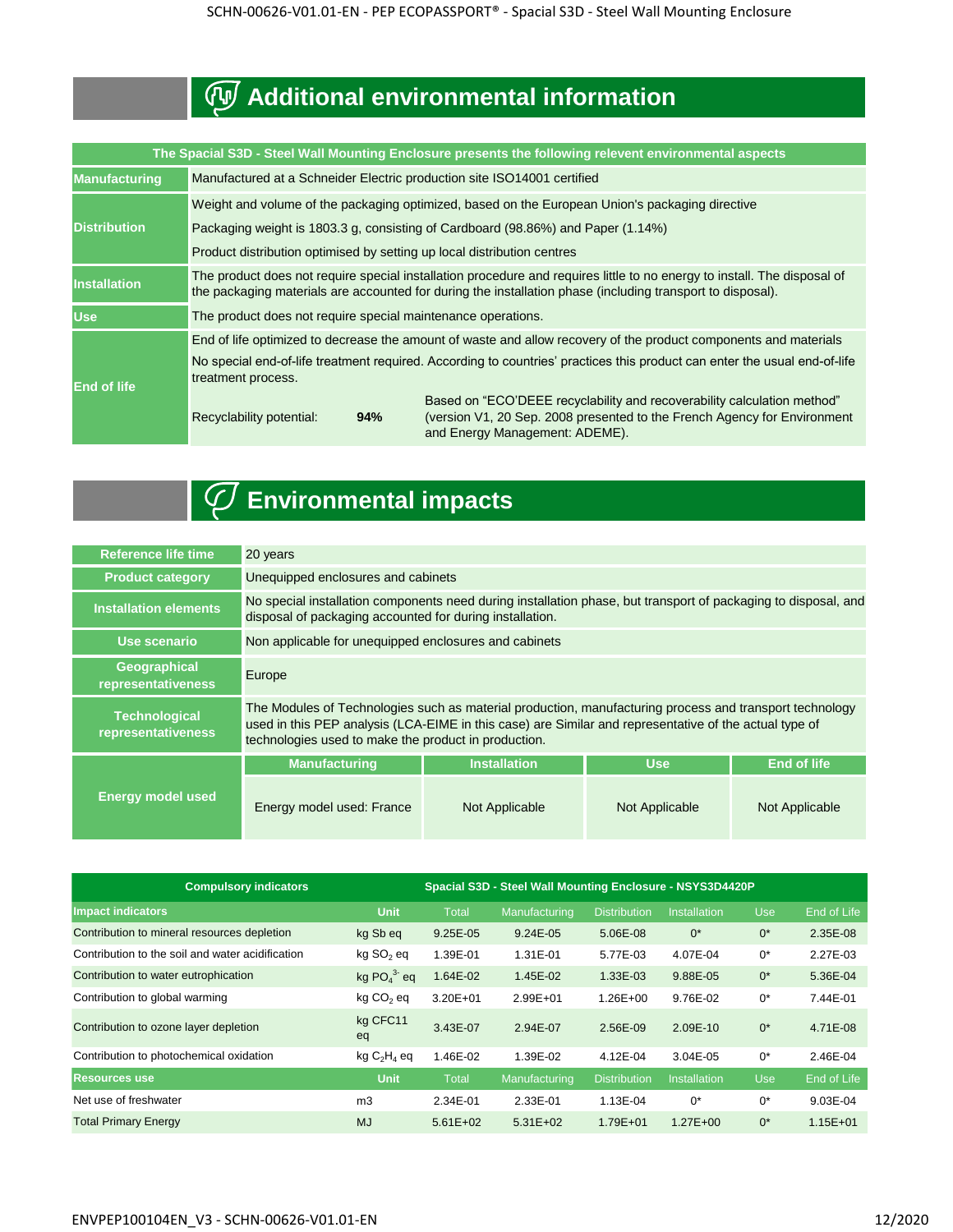

■Manufacturing ■Distribution ■Installation ■Use ■End of life

| <b>Optional indicators</b>                                                                         |                |               | Spacial S3D - Steel Wall Mounting Enclosure - NSYS3D4420P |                     |                     |            |              |
|----------------------------------------------------------------------------------------------------|----------------|---------------|-----------------------------------------------------------|---------------------|---------------------|------------|--------------|
| <b>Impact indicators</b>                                                                           | <b>Unit</b>    | <b>Total</b>  | Manufacturing                                             | <b>Distribution</b> | <b>Installation</b> | <b>Use</b> | End of Life  |
| Contribution to fossil resources depletion                                                         | MJ             | 3.20E+02      | 2.92E+02                                                  | 1.78E+01            | $1.27E + 00$        | $0^*$      | $9.21E + 00$ |
| Contribution to air pollution                                                                      | m <sup>3</sup> | $4.54E + 03$  | 4.40E+03                                                  | $5.38E + 01$        | $3.89E + 00$        | $0^*$      | 8.10E+01     |
| Contribution to water pollution                                                                    | m <sup>3</sup> | $2.20E + 03$  | 1.89E+03                                                  | 2.08E+02            | 1.48E+01            | $0^*$      | 8.67E+01     |
| <b>Resources use</b>                                                                               | <b>Unit</b>    | <b>Total</b>  | Manufacturing                                             | <b>Distribution</b> | <b>Installation</b> | <b>Use</b> | End of Life  |
| Use of secondary material                                                                          | kg             | $3.04E + 00$  | $3.04E + 00$                                              | $0^*$               | $0^*$               | $0^*$      | $0^*$        |
| Total use of renewable primary energy resources                                                    | MJ             | 1.49E+01      | 1.49E+01                                                  | 2.38E-02            | 1.98E-03            | 0*         | 1.29E-02     |
| Total use of non-renewable primary energy resources                                                | <b>MJ</b>      | 5.47E+02      | $5.16E + 02$                                              | $1.79E + 01$        | $1.27E + 00$        | $0^*$      | $1.15E + 01$ |
| Use of renewable primary energy excluding renewable<br>primary energy used as raw material         | MJ             | $-2.09E + 01$ | $-2.09E + 01$                                             | $0^*$               | $0^*$               | $0^*$      | $0^*$        |
| Use of renewable primary energy resources used as<br>raw material                                  | <b>MJ</b>      | $3.58E + 01$  | 3.58E+01                                                  | $0^*$               | $0^*$               | $0^*$      | $0^*$        |
| Use of non renewable primary energy excluding non<br>renewable primary energy used as raw material | MJ             | 5.45E+02      | $5.15E + 02$                                              | 1.79E+01            | $1.27E + 00$        | 0*         | $1.15E + 01$ |
| Use of non renewable primary energy resources used<br>as raw material                              | <b>MJ</b>      | $1.17E + 00$  | 1.17E+00                                                  | $0^*$               | $0^*$               | $0^*$      | $0^*$        |
| Use of non renewable secondary fuels                                                               | MJ             | $0.00E + 00$  | $0^*$                                                     | $0^*$               | $0^*$               | $0^*$      | $0^*$        |
| Use of renewable secondary fuels                                                                   | <b>MJ</b>      | $0.00E + 00$  | $0^*$                                                     | $0^*$               | $0^*$               | $0^*$      | $0^*$        |
| <b>Waste categories</b>                                                                            | <b>Unit</b>    | <b>Total</b>  | Manufacturing                                             | <b>Distribution</b> | <b>Installation</b> | <b>Use</b> | End of Life  |
| Hazardous waste disposed                                                                           | kg             | $8.61E + 00$  | 2.05E-01                                                  | 0*                  | $0^*$               | $0^*$      | 8.40E+00     |
| Non hazardous waste disposed                                                                       | kg             | $5.20E + 01$  | $5.19E + 01$                                              | 4.49E-02            | 1.32E-02            | $0^*$      | 3.54E-02     |
| Radioactive waste disposed                                                                         | kg             | 3.01E-03      | 2.92E-03                                                  | 3.20E-05            | 2.61E-06            | $0^*$      | 5.42E-05     |
| <b>Other environmental information</b>                                                             | <b>Unit</b>    | Total         | Manufacturing                                             | <b>Distribution</b> | <b>Installation</b> | <b>Use</b> | End of Life  |
| Materials for recycling                                                                            | kg             | $1.02E + 01$  | 9.62E-01                                                  | $0^*$               | 1.79E+00            | $0^*$      | 7.48E+00     |
| Components for reuse                                                                               | kg             | $0.00E + 00$  | $0^*$                                                     | $0^*$               | $0^*$               | $0^*$      | $0^*$        |
| Materials for energy recovery                                                                      | kg             | 2.16E-03      | $0^*$                                                     | $0^*$               | $0^*$               | $0^*$      | 2.16E-03     |
| <b>Exported Energy</b>                                                                             | MJ             | 5.70E-03      | 5.36E-04                                                  | $0^*$               | 5.17E-03            | $0^*$      | $0^*$        |

*\* represents less than 0.01% of the total life cycle of the reference flow*